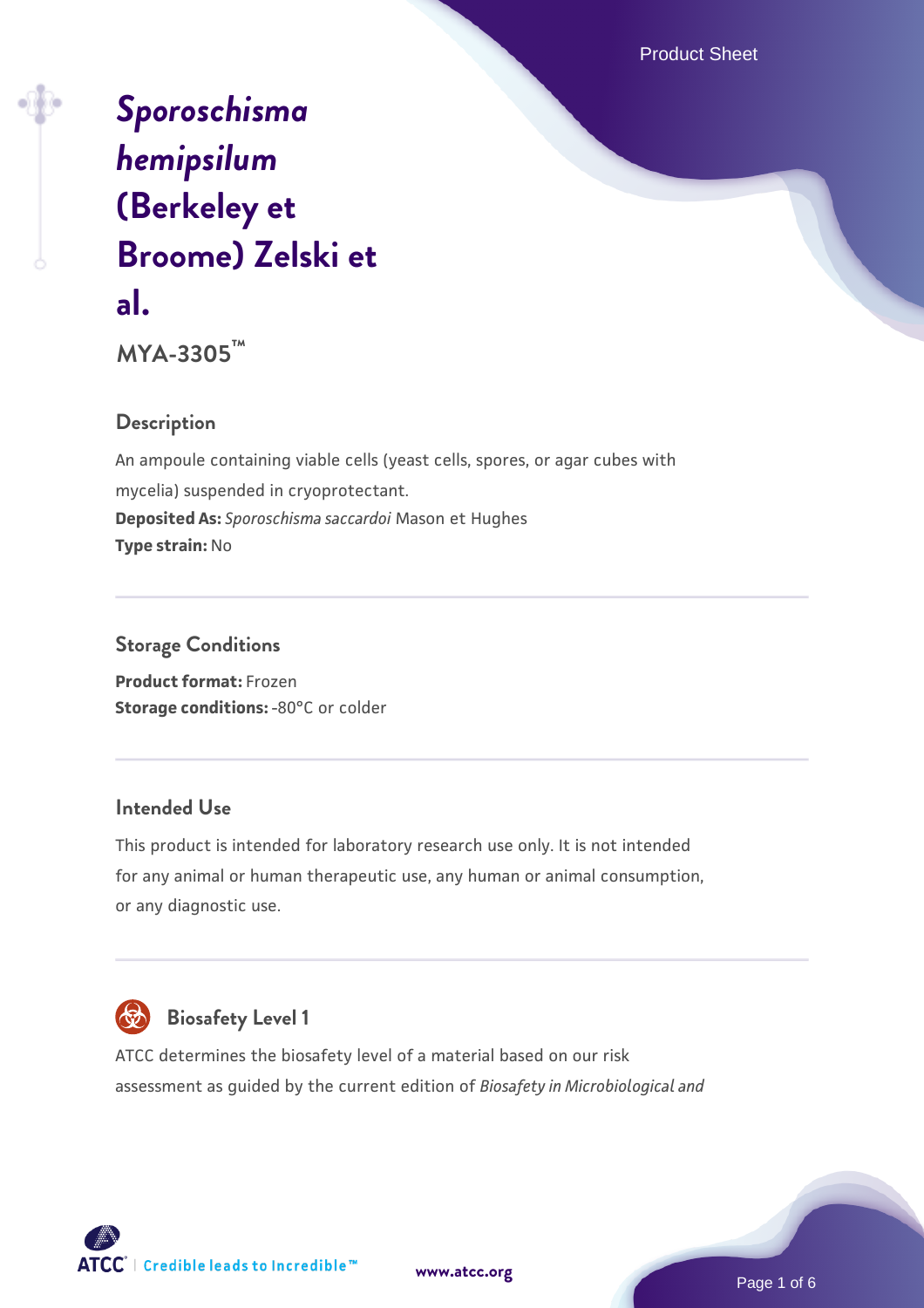#### **MYA-3305**

*Biomedical Laboratories (BMBL)*, U.S. Department of Health and Human Services. It is your responsibility to understand the hazards associated with the material per your organization's policies and procedures as well as any other applicable regulations as enforced by your local or national agencies.

ATCC highly recommends that appropriate personal protective equipment is always used when handling vials. For cultures that require storage in liquid nitrogen, it is important to note that some vials may leak when submersed in liquid nitrogen and will slowly fill with liquid nitrogen. Upon thawing, the conversion of the liquid nitrogen back to its gas phase may result in the vial exploding or blowing off its cap with dangerous force creating flying debris. Unless necessary, ATCC recommends that these cultures be stored in the vapor phase of liquid nitrogen rather than submersed in liquid nitrogen.

#### **Certificate of Analysis**

For batch-specific test results, refer to the applicable certificate of analysis that can be found at www.atcc.org.

#### **Growth Conditions**

**Medium:**  [ATCC Medium 307: Cornmeal agar](https://www.atcc.org/-/media/product-assets/documents/microbial-media-formulations/3/0/7/atcc-medium-307.pdf?rev=5cd8aaa5fcde44f5873396cc2a06f590) [ATCC Medium 663: PYG medium](https://www.atcc.org/-/media/product-assets/documents/microbial-media-formulations/6/6/3/atcc-medium-663.pdf?rev=39d2fb8d4f224afdb850fb1c1ce4c471) **Temperature:** 24-26°C **Atmosphere:** Aerobic

**Handling Procedures**

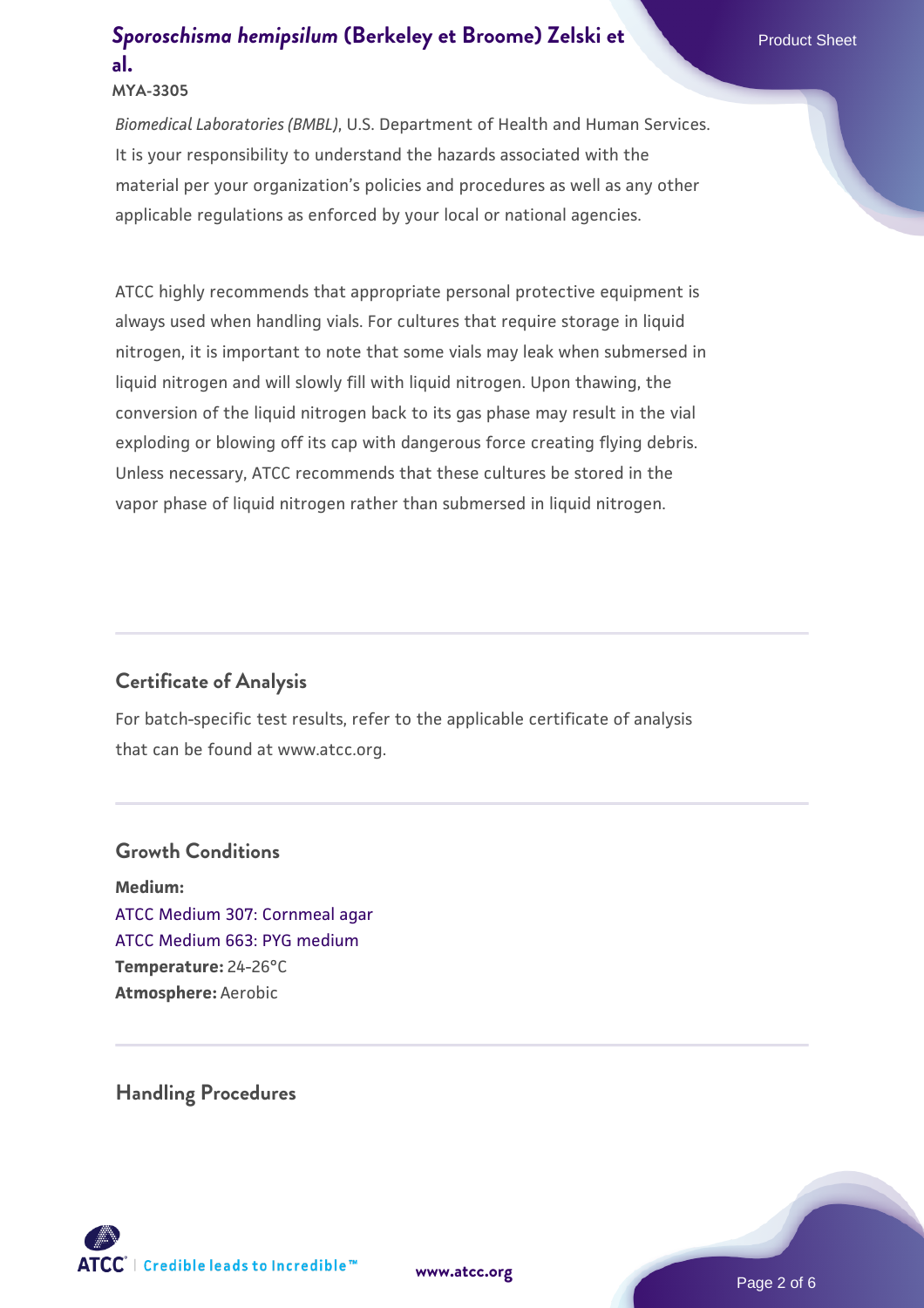#### **MYA-3305**

**Frozen ampoules** packed in dry ice should either be thawed immediately or stored in liquid nitrogen. If liquid nitrogen storage facilities are not available, frozen ampoules may be stored at or below -70°C for approximately one week. **Do not under any circumstance store frozen ampoules at refrigerator freezer temperatures (generally -20°C).** Storage of frozen material at this temperature will result in the death of the culture.

- 1. To thaw a frozen ampoule, place in a **25°C to 30°C** water bath, until just thawed (**approximately 5 minutes**). Immerse the ampoule just sufficient to cover the frozen material. Do not agitate the ampoule.
- 2. Immediately after thawing, wipe down ampoule with 70% ethanol and aseptically transfer at least 50 µL (or 2-3 agar cubes) of the content onto a plate or broth with medium recommended.
- 3. Incubate the inoculum/strain at the temperature and conditions recommended. Inspect for growth of the inoculum/strain regularly. The sign of viability is noticeable typically after 4-6 days of incubation. However, the time necessary for significant growth will vary from strain to strain.

#### **Notes**

Additional information on this culture is available on the ATCC<sup>®</sup> web site at www.atcc.org.

#### **Material Citation**

If use of this material results in a scientific publication, please cite the material in the following manner: *Sporoschisma hemipsilum* (Berkeley et Broome) Zelski et al. (ATCC MYA-3305)

#### **References**

References and other information relating to this material are available at www.atcc.org.



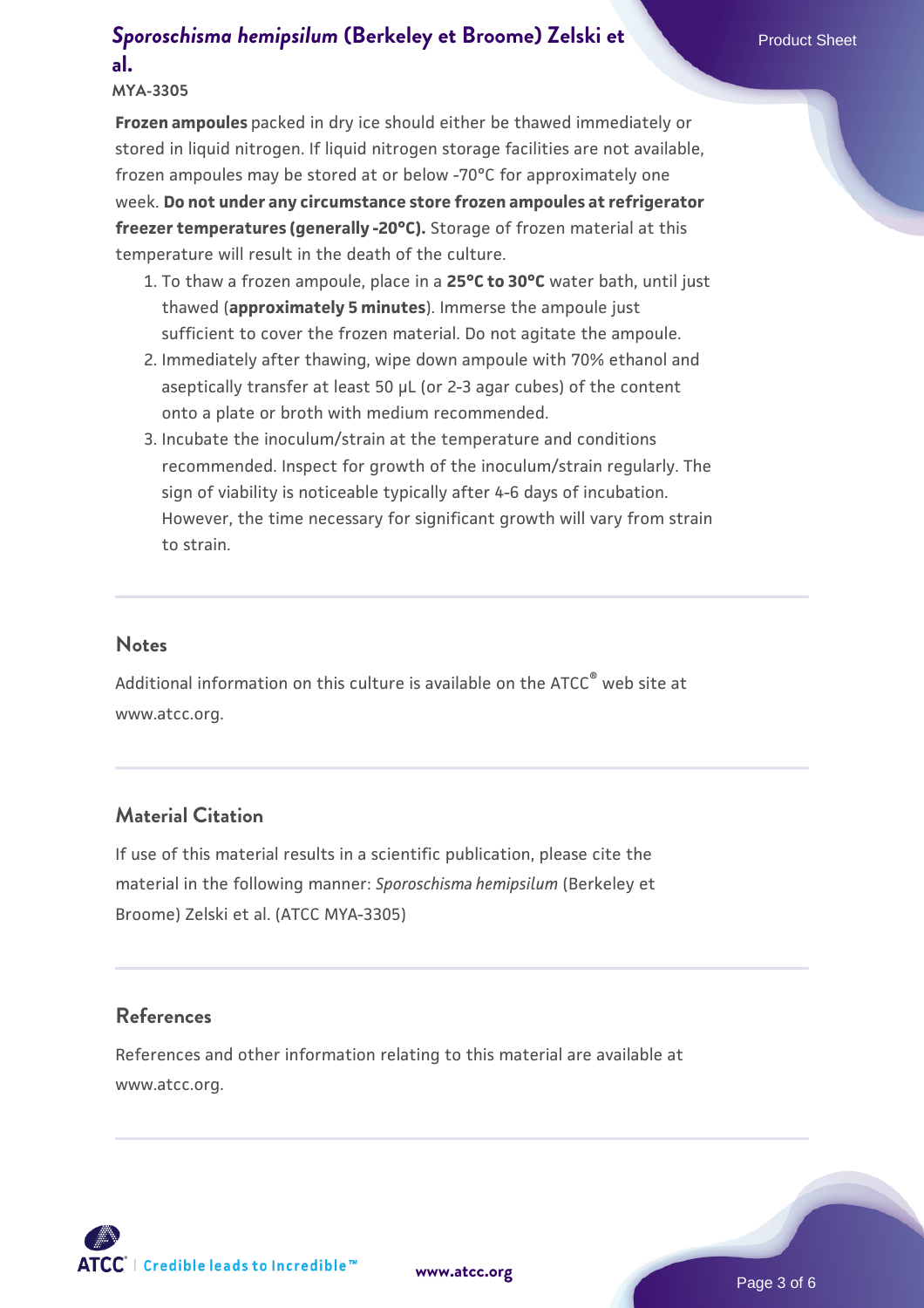#### **Warranty**

The product is provided 'AS IS' and the viability of ATCC® products is warranted for 30 days from the date of shipment, provided that the customer has stored and handled the product according to the information included on the product information sheet, website, and Certificate of Analysis. For living cultures, ATCC lists the media formulation and reagents that have been found to be effective for the product. While other unspecified media and reagents may also produce satisfactory results, a change in the ATCC and/or depositor-recommended protocols may affect the recovery, growth, and/or function of the product. If an alternative medium formulation or reagent is used, the ATCC warranty for viability is no longer valid. Except as expressly set forth herein, no other warranties of any kind are provided, express or implied, including, but not limited to, any implied warranties of merchantability, fitness for a particular purpose, manufacture according to cGMP standards, typicality, safety, accuracy, and/or noninfringement.

#### **Disclaimers**

This product is intended for laboratory research use only. It is not intended for any animal or human therapeutic use, any human or animal consumption, or any diagnostic use. Any proposed commercial use is prohibited without a license from ATCC.

While ATCC uses reasonable efforts to include accurate and up-to-date information on this product sheet, ATCC makes no warranties or representations as to its accuracy. Citations from scientific literature and patents are provided for informational purposes only. ATCC does not warrant that such information has been confirmed to be accurate or complete and the customer bears the sole responsibility of confirming the accuracy and completeness of any such information.

This product is sent on the condition that the customer is responsible for and assumes all risk and responsibility in connection with the receipt, handling,



**[www.atcc.org](http://www.atcc.org)**

Page 4 of 6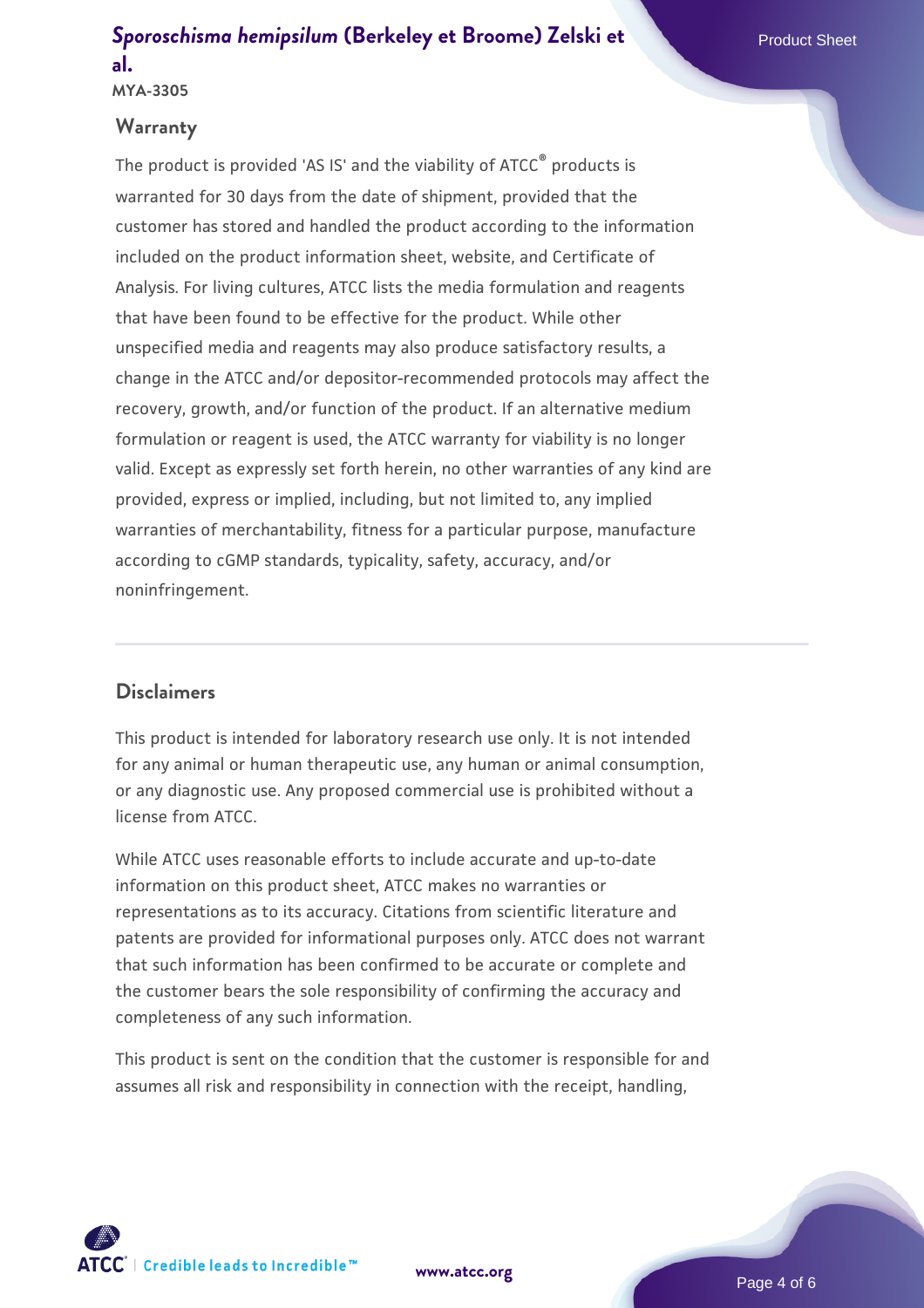**MYA-3305**

storage, disposal, and use of the ATCC product including without limitation taking all appropriate safety and handling precautions to minimize health or environmental risk. As a condition of receiving the material, the customer agrees that any activity undertaken with the ATCC product and any progeny or modifications will be conducted in compliance with all applicable laws, regulations, and guidelines. This product is provided 'AS IS' with no representations or warranties whatsoever except as expressly set forth herein and in no event shall ATCC, its parents, subsidiaries, directors, officers, agents, employees, assigns, successors, and affiliates be liable for indirect, special, incidental, or consequential damages of any kind in connection with or arising out of the customer's use of the product. While reasonable effort is made to ensure authenticity and reliability of materials on deposit, ATCC is not liable for damages arising from the misidentification or misrepresentation of such materials.

Please see the material transfer agreement (MTA) for further details regarding the use of this product. The MTA is available at www.atcc.org.

## **Copyright and Trademark Information**

© ATCC 2021. All rights reserved.

ATCC is a registered trademark of the American Type Culture Collection.

#### **Revision**

This information on this document was last updated on 2021-05-20

#### **Contact Information**

ATCC 10801 University Boulevard Manassas, VA 20110-2209 USA